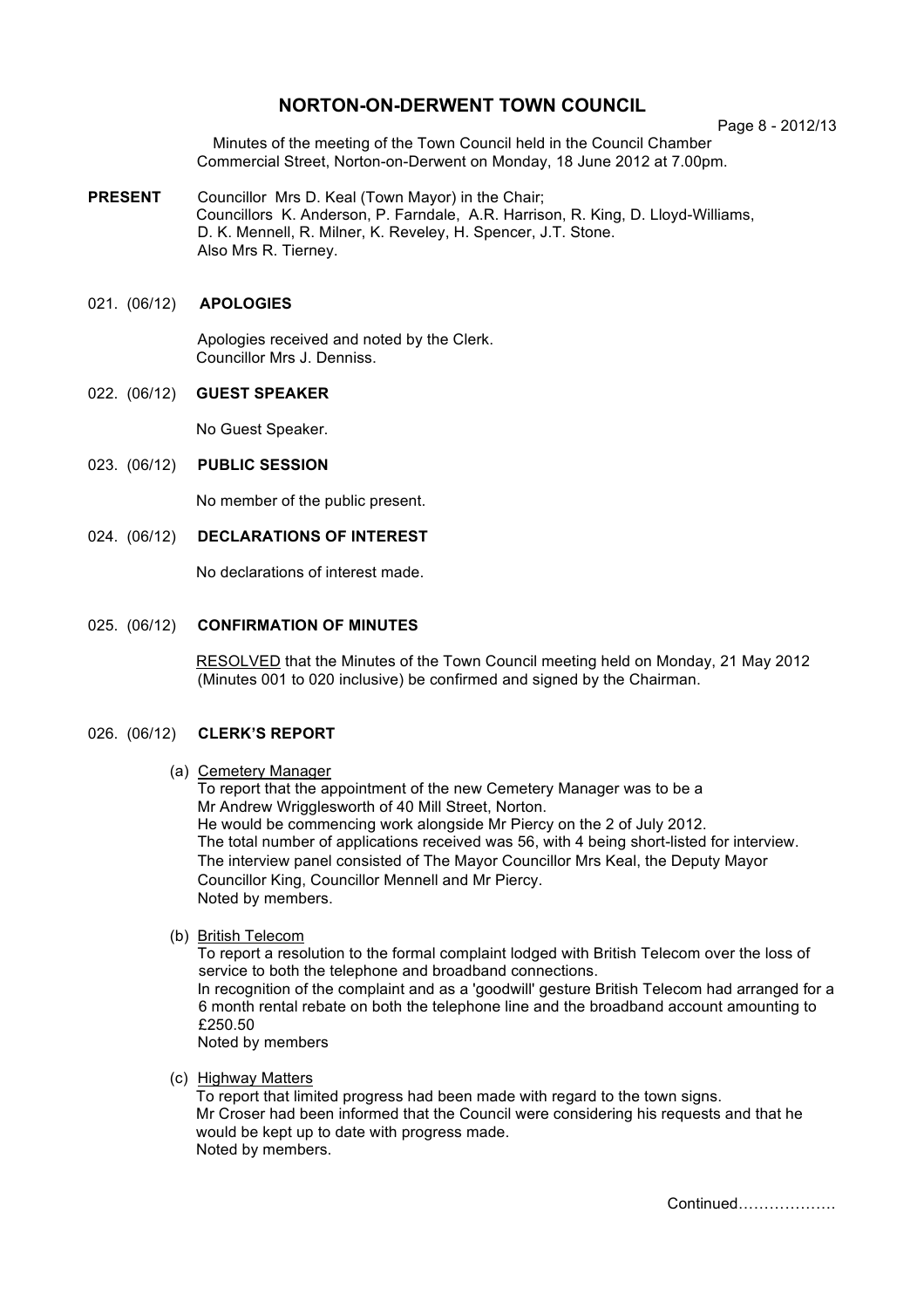# Page 9 - 2012/13

# 026. (06/12) **CLERK'S REPORT** (continued)

# (d) The Community Investment Fund

# **Skatepark**

To report a meeting with officers from Ryedale District Council, the Clerk for Malton Town Council and myself.

The officers from Ryedale gave a breakdown of the estimated annual costs for the running and maintenance of the skatepark which was £9,575.

This figure however did not include for things such as insurance or for contingencies for any major repairs.

It was noted by members that they were unable to make any resolution as to whether the Council would wish to take responsibility for the skatepark in partnership with Malton. However when a decision was made members would need to consider that while the Community Investment Fund would be available for the next two years there was no guarantee that it would continue after that, and it would then be the responsibility of the towns to fund the Skatepark totally.

Malton Town Council would be considering this at their next meeting.

# Ryedale Cameras in Action

To report that a meeting had been arranged between Denys Townsend the treasurer of Cameras in Action, Pickering Town Council's representatives, Malton Town Council's representatives and ourselves to take place here in Norton on Tuesday 3 July. Details to follow.

Noted.

Date for a meeting of the Town Council's Committee

The members of the committee were reminded that a date to meet and consider what projects the Council would like to put forward for funding from the money set aside for councils, should be put in place sooner rather than later. bearing in mind the requirement for working with the District Councillors for Norton.

The next deadline for considering projects for the Community Investment Fund was the 19 October 2012.

Members were to agree a date for a meeting following the closure of the Town Council meeting.

(e) Vandalism

To report that the barrier baskets on County Bridge had been vandalised on Saturday night. This had been reported officially to the police and they were checking the CCTV camera. Parts of the inner planters had been retrieved from the Island and put back in place the one part that was missing completely would be replaced as soon as possible. Noted.

#### (f) Ward Surgeries

To report confirmation from Councillor Mrs Shields that her planned surgeries would be for the benefit of the whole community and would not be for political promotion. Dates would be the first Saturday in the month starting in July and ending in December initially. If they proved successful further ones could be planned. Noted.

# 027. (06/12) **TOWN MAYOR/CHAIRMANS REPORT**

(b) Events Attended

The Mayor reported on her attendance at:-

- The Next Steps Open Day
- Milton Rooms Management Committee Meeting
- St Peter's Church Jubilee Lunch
- We Love Malton Jubilee Event at the Rugby Club
- Malton and Norton Community Police Committee Meeting<br>• Interviews for the appeintment of the Comptony Manager
- Interviews for the appointment of the Cemetery Manager
- We Love Malton Events Committee meeting
- Funeral of Reverend Graham Sellars at Trinity Chapel.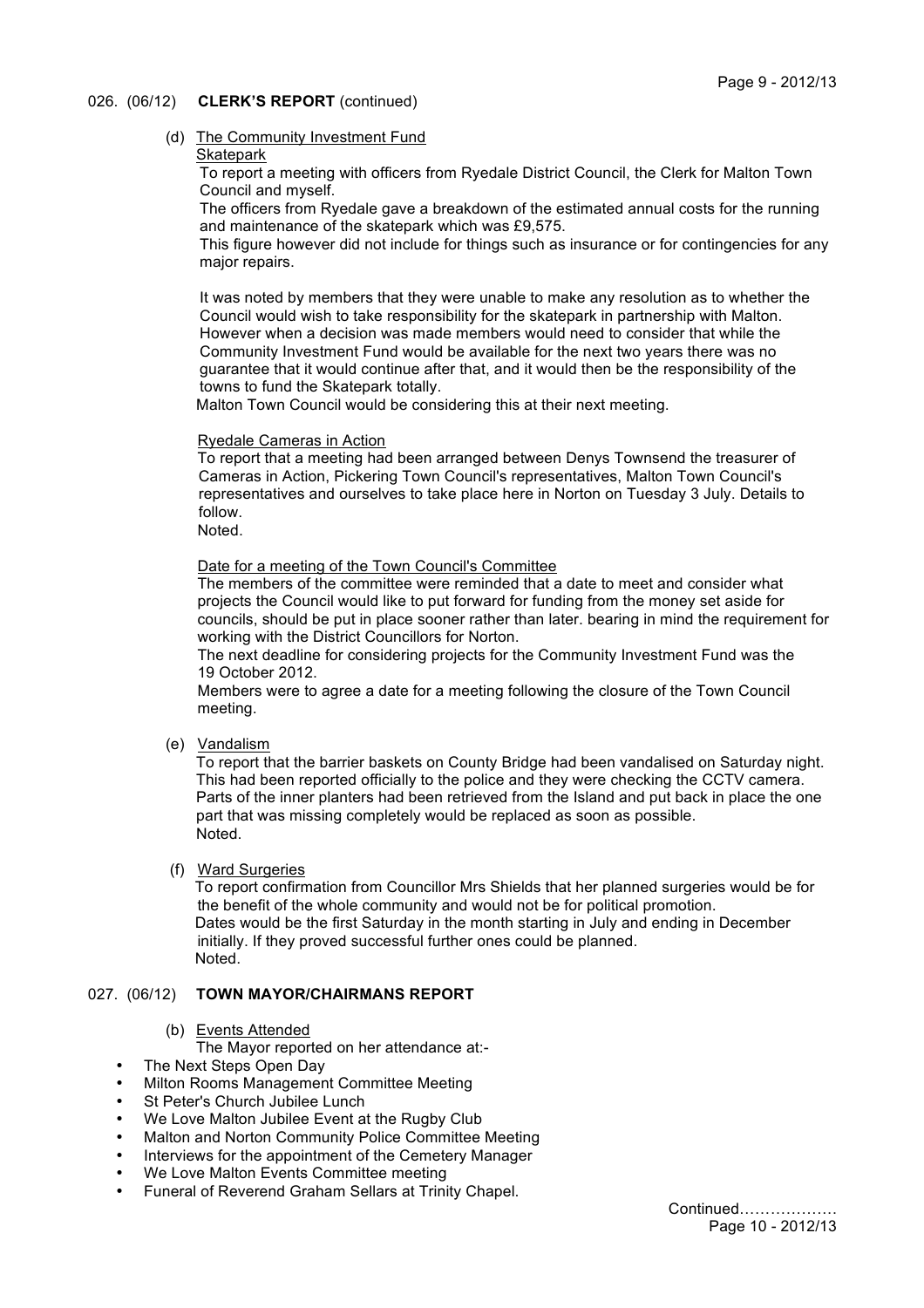## 028. (06/12) **FINANCIAL MATTERS**

(a) Accounts paid and for payment

The Clerk reported that accounts nos. 039 to 045 inclusive, amounting to £4796.53, had been paid since the last meeting of the Council. RESOLVED that account nos. 046 to 052 inclusive, amounting to £5122.40 be paid. Cheques were drawn and signed accordingly.

- (b) Financial report The Clerk's financial report for the period 01.05.12 to 31.05.12 was received.
- (c) Budgetary monitoring The Clerk's report for the period ending 31 May 2012 was received.
- (d) Internal Audit

To appoint/re-appoint an Internal Auditor for the year 2012/13 RESOLVED that Yorkshire Internal Audit Services be re-appointed as the Town Council's Internal Auditor for the year 2012/13.

- (e) Accounts for the year ending 31 March 2012 and Annual Return to the External Auditor The Clerk had circulated copies of the Income and Expenditure Account and Balance Sheet for the financial year ending 31 March 2012, along with a copy of the Annual Return completed as far as was appropriate prior to approval of the accounts by the Council. RESOLVED that:
	- (i) The accounts for the financial year ending 31 March 2012 be approved and that The Statement of Accounts of the Annual Return to the External Auditor be duly signed by the Clerk in her capacity as Responsible Financial Officer and Councillor Mrs Keal in her capacity as Chairman of the meeting;
	- (ii) The Annual Governance Statement in section 2 of the Annual Return be approved and signed by the Chairman of the meeting and the Clerk;
	- (iii) The completion of section 4 of the Annual Return Annual Internal Audit Report be noted;
	- (iv) The Annual Return be submitted to the External Auditor;
	- (v) The Clerk be thanked for preparing the accounts in the appropriate manner.
- (f) Audit Commission

Consultation on the appointment of an External Auditor for 2012/13 and future years, along with an overview of the limited audit approach and fees. Noted by members.

# 029. (06/12) **PLANNING MATTERS**

 (a) Planning applications referred to the Town Council by Ryedale District Council, for comment and/or recommendation were dealt with as follows: -

12/00484/HOUSE Formation of additional vehicular access, erection of carport and single-storey garage extension 147 Langton Road, Church Street, Norton. For Mr & Mrs J.D. Barker RESOLVED Recommmend Approval.

- 12/00503/HOUSE Erection of pitched roof to existing dwelling The Cottage 69 Welham Road, Norton. For Mrs P. Barber RESOLVED Recommend Approval.
- 12/00565/MFUL Erection of factory for the production of meat based pastry products together with associated car park, vehicular access, external hardstanding area and landscaping (revised details to approval 11/01145/MFUL dated 16.04.2012) Land at Norton Grove Westfield Way, Norton. For Yorkshire Baker. RESOLVED Recommend Approval.

Continued……………….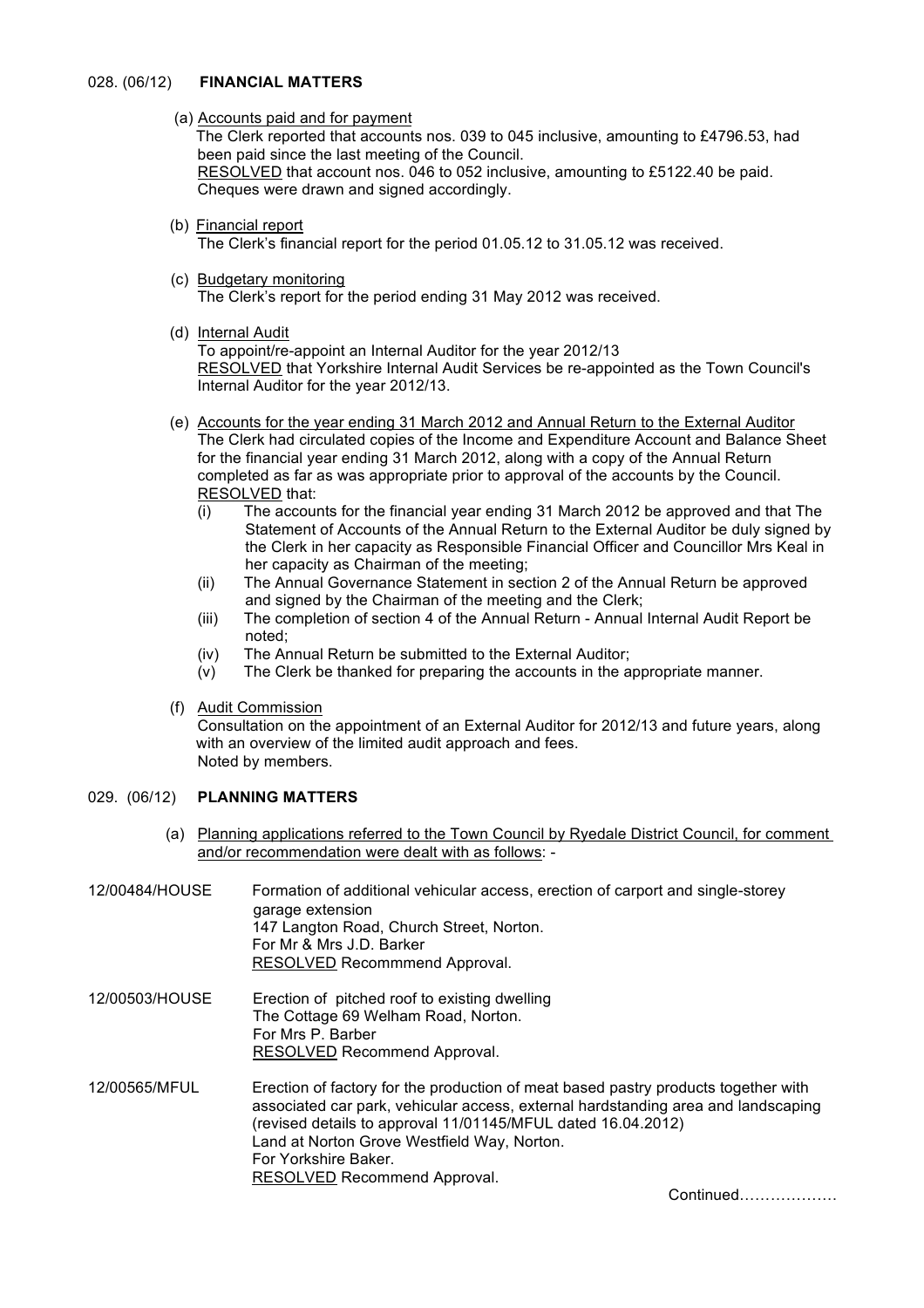## 029. (06/12) **PLANNING MATTERS** (continued)

(b) Planning decisions notified by Ryedale District Council:

Approved

12/00307/FUL Erection of 2no two bedroom semi-detached dwellings with associated vehicular access, parking and amenity areas following demolition of existing dwelling. 12 Plum Street, Norton.

- 12/00258/HOUSE Erection of part two-storey/part single-storey extension to north elevation. 48 Langley Drive, Norton.
- 12/00369/LBC Erection of single storey oak framed extension to south elevation to include removal of existing window to create doorway following demolition of existing lean-to greenhouse. Norton Manor 22 Commercial Street, Norton.

12/00410/HOUSE Erection of single storey extension to side and rear elevations following demolition of existing garage and conservatory. 14 The Ridings, Norton.

# 030. (06/12) **JUBILEE CLOCK**

The Clerk gave an update on the progress made with the installation of the clock. The Council's landlord, the Housing Association, had given permission for the clock to be positioned on the Council Chamber, with the condition that the Council would be responsible for any damage caused to the fabric of the building. It was also reported that planning permission would be required. Members asked if there was a possibility that a historical bracket situated close to where the old clock was located could be moved and used to hang the new one. Enquiries to be made.

Councillor King asked that it be noted that he was not in agreement with the Council spending the estimated amount of £6,000 on the clock.

## 031. (06/12) **NORTON TRADERS: SEMINAR EVENT**

Councillor King gave an update on the event.

It was to be held on Wednesday 20 June 2012 at 7.00pm in Norton Council Chamber, and between 12 and 13 local businesses had agreed to attend. Members of the Council would also be welcome to attend.

Councillor King thanked Louise Lunn, the Business Liaison Manager at Ryedale District Council, for all her assistance with organising the event, and the Mayor thanked Councillor King for his work and commitment in bringing the event to fruition.

# 032. (06/12) **NEW CODE OF CONDUCT**

It was required that all councils adopt a new code of conduct by the 1 July 2012. Members received a briefing note and a draft copy of the Local Councils Associations template code of conduct for parish councils.

Members were made aware that the legislation covering the disclosure of pecuniary interests was still awaited and with this in mind it was:

RESOLVED to adopt the Local Councils Associations code in principal subject to further amendment once the regulations on pecuniary interests was in place.

Continued……………….